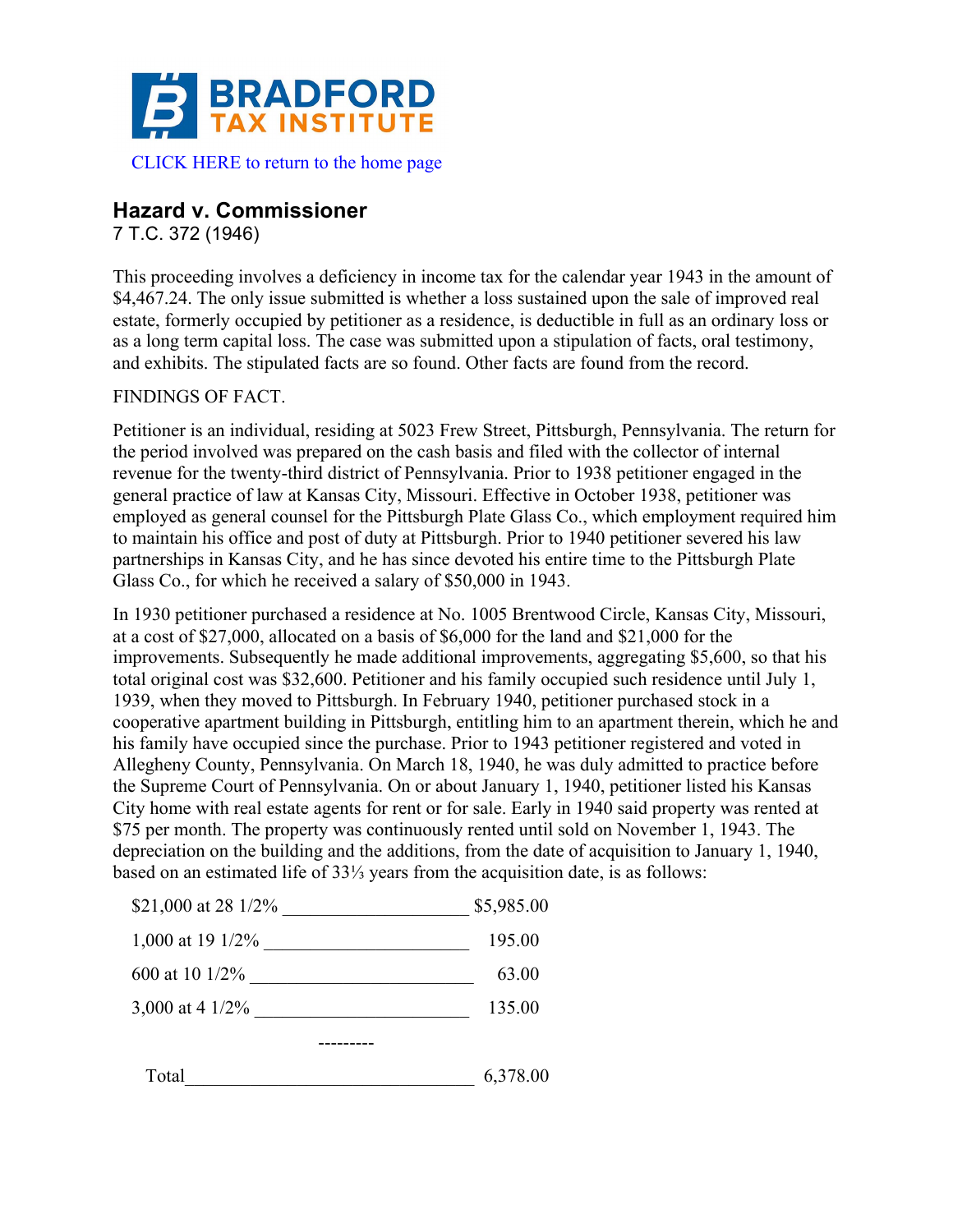The depreciated value at January 1, 1940, was \$25,222, allocated on a basis of \$6,000 to the land and \$19,222 to the improvements. The fair [pg. 374] market value of the properties on January 1, 1940, was equal to the depreciated value.

During the time the property was rented it continued to be listed for sale. In his Federal income tax returns for the years 1941, 1942, and 1943 petitioner claimed and was allowed depreciation on the buildings. The rate of 2 per cent per annum was claimed in petitioner's return for 1943. For the period January 1, 1940, to the date of sale on November 1, 1943, \$1,819.38 in depreciation was claimed and allowed.

The sale price of the properties in question was \$18,500, on which petitioner claimed a net loss of \$6,844.92, computed as follows:

| Fair market value on January 1, 1940     |           |             | \$25,222.00 |
|------------------------------------------|-----------|-------------|-------------|
| Less: Depreciation on \$19,222, value of |           |             |             |
| dwelling for period Jan. 1, 1940,        |           |             |             |
| to Nov. 1, 1943, on estimated life       |           |             |             |
|                                          |           |             | 1,819.38    |
|                                          |           |             |             |
| Adjusted value of property Nov. 1, 1943  |           |             | 23,402.62   |
|                                          |           |             |             |
| Less furniture, carpets, tools           |           |             |             |
| and equipment                            |           | 1,000.00    |             |
|                                          |           |             |             |
|                                          | 17,500.00 |             |             |
| Less cost of sale                        |           | 942.36      |             |
|                                          |           | \$16,557.70 |             |
|                                          |           |             |             |
| Net loss from sale                       |           |             | 6,844.92    |

The respondent determined the loss sustained is allowable as a long term capital loss to the extent of \$1,000, computed as follows:

| Net loss from sale      | \$6,844.92 |
|-------------------------|------------|
| Loss taken into account | 3,422.46   |

Limitation of capital loss under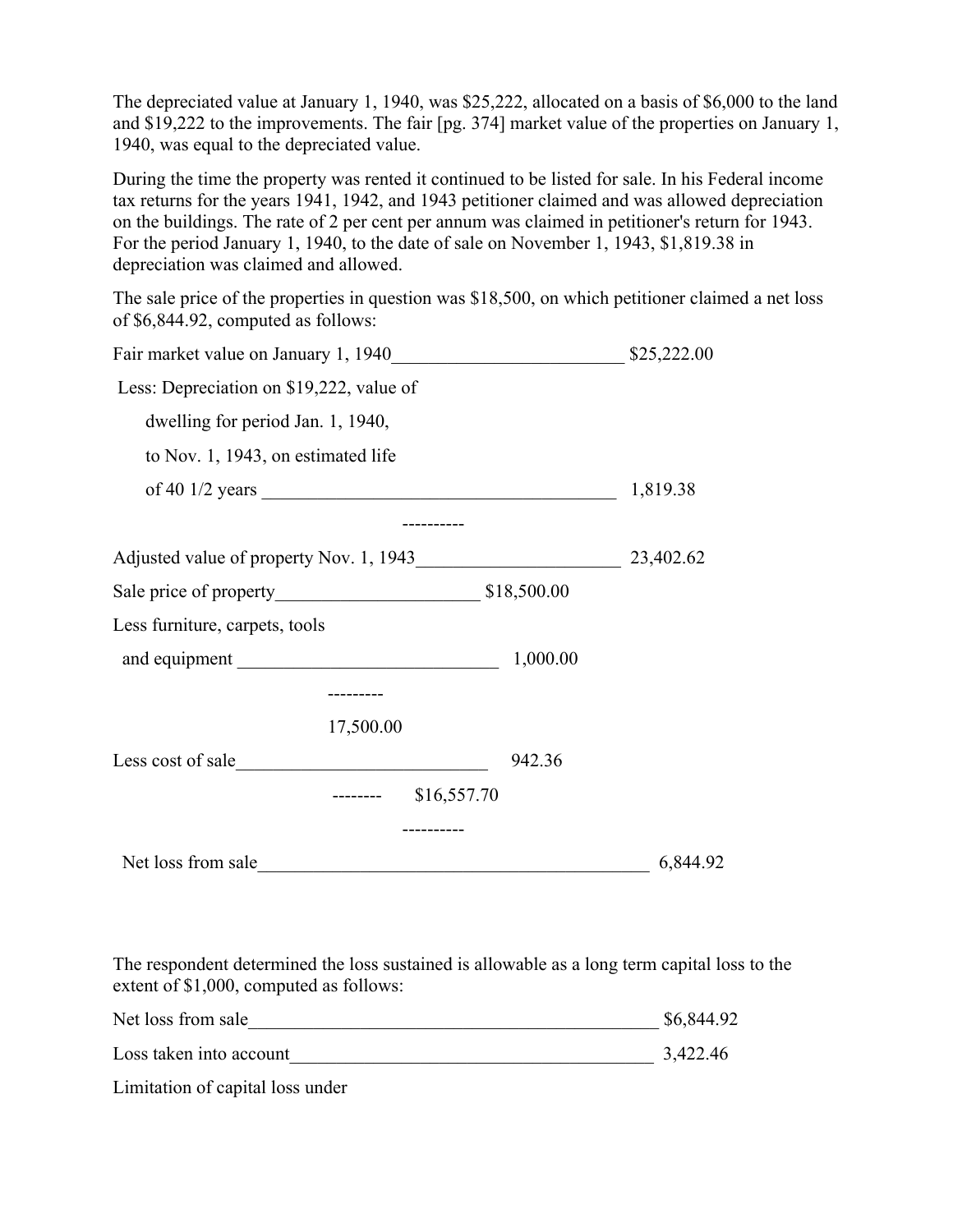| sec. 117 (d) (2), I. R. C. | 1,000.00 |
|----------------------------|----------|
|                            |          |
| Capital loss carry-over    | 2,422.46 |

## OPINION.

Leech, Judge:

The sole question presented is the extent the loss of \$6,844.92 sustained by the petitioner, an attorney at law, on the sale of his former residence in Kansas City, is deductible for income tax purposes. Petitioner contends that the total net loss is deductible under section 23 (e) (1) of the Internal Revenue Code as a "

\*\*\* [loss] sustained during the taxable year and not compensated for by insurance or otherwise

\*\*\*. " The respondent determined the property in question was a capital asset, on the ground that it was not used in petitioner's trade or business, and therefore restricted the deductible loss on its sale in accordance with the limitations provided in section 117 of the code, as amended by the Revenue Act of 1942. Prior to the Revenue Act of 1942 the established rule followed by this and other courts over a long period was [pg. 375]that residential improvements on real estate converted into income-producing property are property "used in the trade or business of the taxpayer," regardless of whether or not he engaged in any other trade or business, and are therefore excluded from the definition of "capital assets" as defined by section 117 (a) (1). John D. Fackler, 45 B. T. A. 708 (and cases therein cited); affd., 133 Fed. (2d) 509; N. Stuart Campbell, 5 T. C. 272; George S. Jephson, 37 B. T. A. 1117. The undisputed facts bring the instant case within that rule. Thus, unless the amendments contained in the Revenue Act of 1942 require a change in the rule, the petitioner's position must be upheld.

While the Revenue Act of 1942 amended section 117 in several respects, those here material are contained in section 151 (a) and (b) of the act, 1 made applicable by section 101 to taxable years beginning after December 31, 1941. Section 151 (a) excludes from the definition of capital assets "real property used in the trade or business of the taxpayer." The purpose of this amendment was to obviate the difficulty of allocating the capital gains and losses between the land and buildings; the land therefore having been treated as a capital asset and the improvements as noncapital assets. 2 We find nothing [pg. 376]in this amendment indicative of an intent by the Congress to change the rule established by the Fackler case, supra. Section 151 (b) of the 1942 Act added the new subsection (j), covering, as its title indicates, "Gains and Losses From Involuntary Conversions and From the Sale or Exchange of Certain Property Used in the Trade or Business." This section provides for special treatment where gains exceed losses from involuntary conversions and from the sale of certain property used in a trade or business. Such gains are treated as capital gains. This is a relief provision for the benefit of such taxpayers as come within its provisions. 3 Losses in excess of gains in respect to such property are still treated as ordinary losses allowable in full. We, therefore, find nothing in subsection (j), or any other amendment contained in the 1942 Act, which indicates to us that Congress intended that real estate such as here involved, which at the time of its sale was devoted to producing income, and on which depreciation was allowed under section 23 (l), should be treated as a capital asset, except under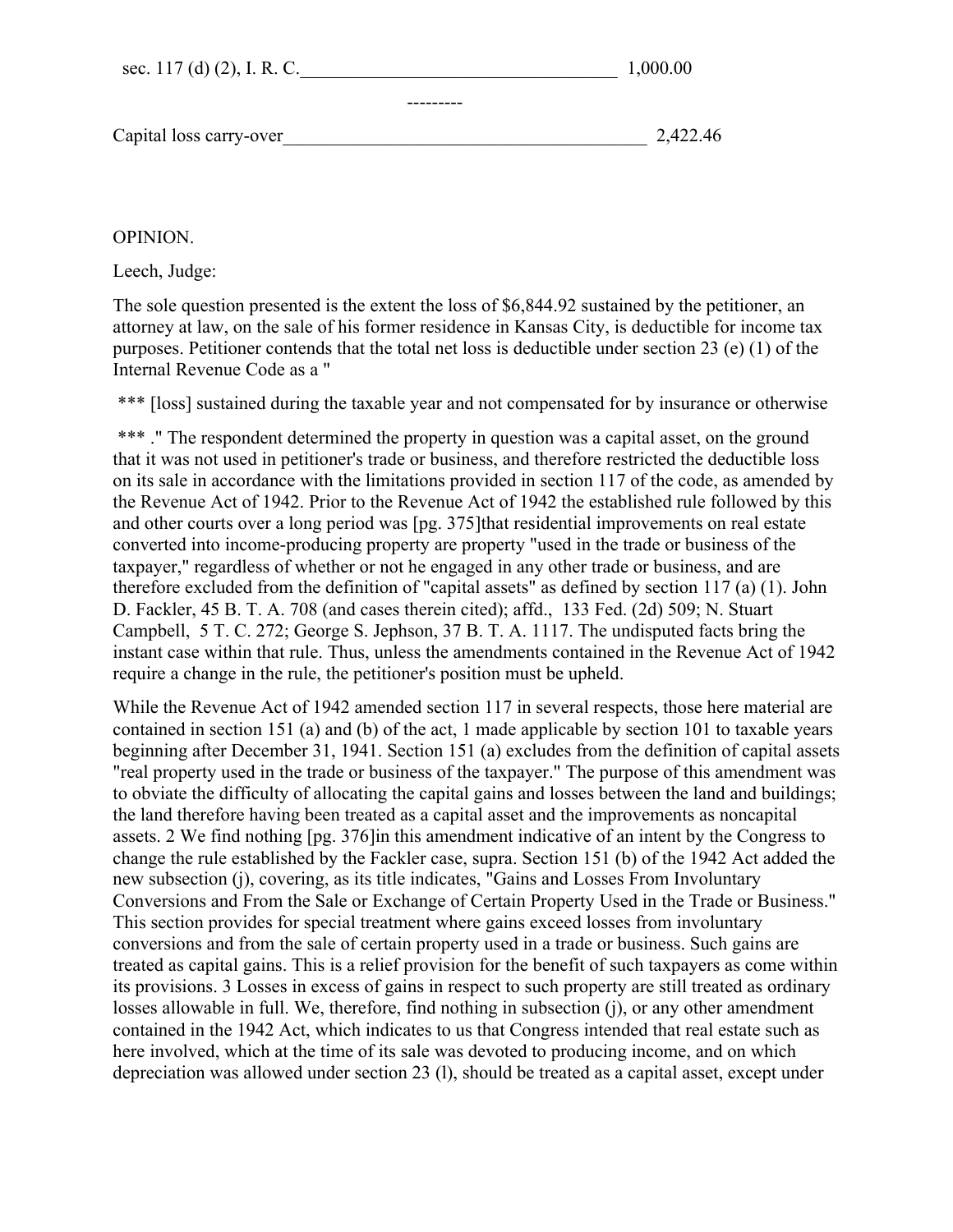the special circumstances contained in section (117) (j), which are not present in the instant case. The respondent refers us to a portion of Regulations 111, section 29.117-1, which provides:

\*\*\* Property held for the production of income, but not used in a trade or business of the taxpayer, is not excluded from the term "capital assets" even though depreciation may have been allowed with respect to such property under section 23 (l) prior to its amendment by the Revenue Act of 1942.

\*\*\*

The property here, however, was "used in the trade or business of the taxpayer." The quoted regulation, by its terms, specifically excludes such from its purview. We conclude that petitioner's Kansas City real estate, formerly occupied as his residence, was not a "capital asset" at the time of its sale. 4 Petitioner is, therefore, entitled to a deduction for the total net loss of \$6,844.92, as an ordinary loss under section 23 (e) of the Internal Revenue Code.

The petition also assigns as error the disallowance as a deduction of the sum of \$185 paid to the Duquesne Club of Pittsburgh for membership dues. No evidence was offered and petitioner's brief does not discuss that issue. It is deemed abandoned and the respondent's disallowance of said amount is sustained.

Reviewed by the Court.

Decision will be entered under Rule 50.

Disney and Opper, JJ., did not participate in the consideration of or decision in this report.

1 SEC. 151. REAL PROPERTY; INVOLUNTARY CONVERSION; ETC.

(a) Real Property Not Treated as Capital Asset.-Section 117 (a) (1) (relating to the definition of "capital assets") is amended by inserting immediately before the semicolon at the end thereof a comma and the following: "or real property used in the trade or business of the taxpayer".

(b) Gains and Losses From Involuntary Conversion and From the Sale or Exchange of Certain Property Used in the Trade or Business.-Section 117 (relating to capital gains and losses) is amended by inserting at the end thereof the following new subsection:

"(j) Gains and Losses From Involuntary Conversion and From the Sale or Exchange of Certain Property Used in the Trade or Business.-

(1) "Definition of Property Used in the Trade or Business.-For the purposes of this subsection, the term 'property used in the trade or business' means property used in the trade or